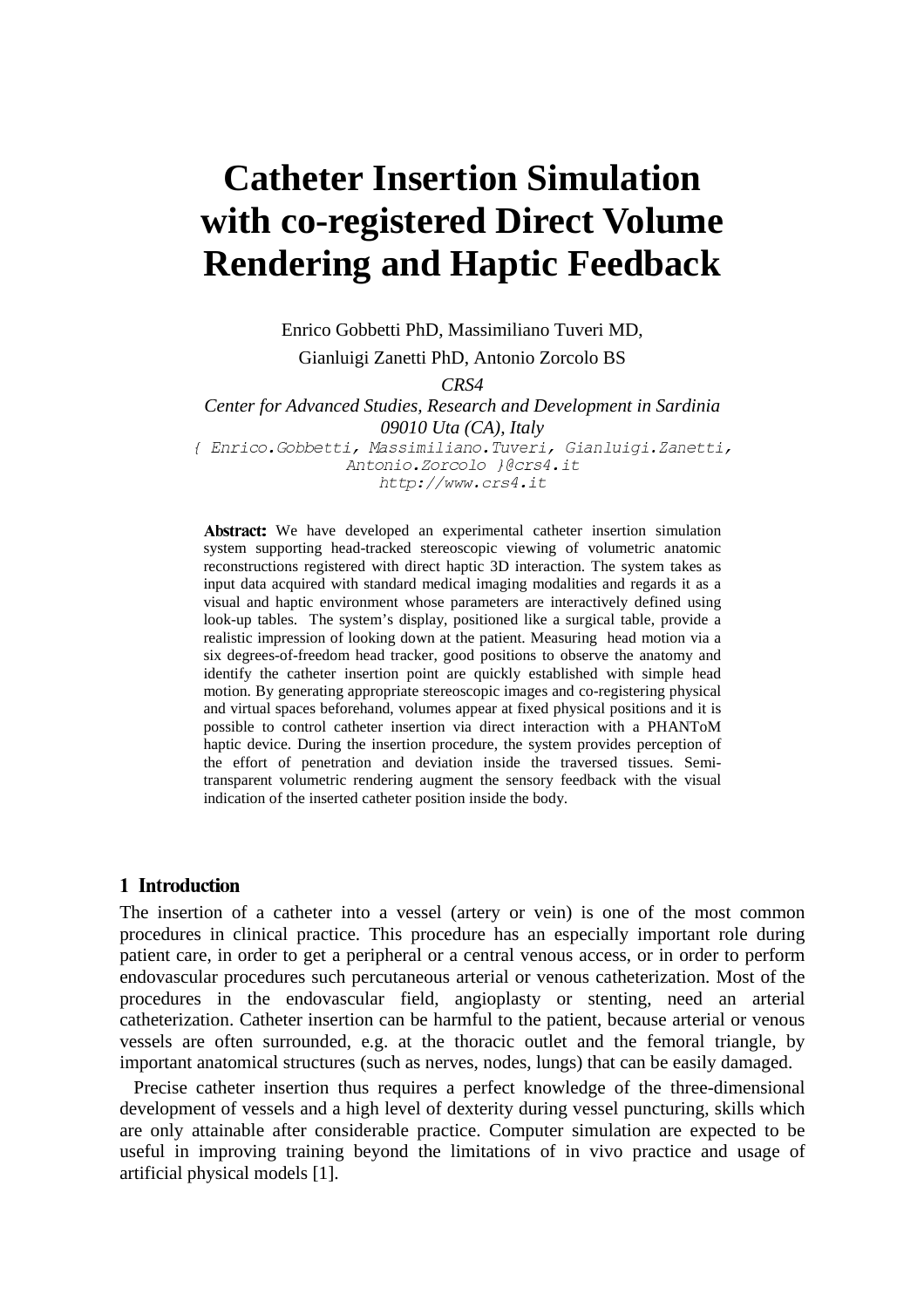



**Fig. 1. Fig. 2. Fig. 3.**

The solution we propose in this paper combines the haptic force feedback provided by a PHANToM haptic device with the visual feedback provided by a head-tracked 3D stereoscopic visualization system, both based on a volumetric description of the environment. Simply by directly importing medical imaging data set of patients affected by specific pathological condition, the system is automatically tailored to different training scenario.

Figures 1 and 2 show the system's configuration while fig. 3 shows insertion effort measurement.

## 2 Data Acquisition, Classification and Visualization

Our system takes as input DICOM encoded dataset acquired with standard medical imaging modalities. The input scalar dataset is used directly, mapping optical properties entirely in real time by means of look-up tables compiled with Drebin classification [2] combined with a pseudo-Gouraud shading algorithm. An optical classification panel is used to recompile the tables in real time. Moving panel sliders and tissues separation bars, the user may change classification parameters (intensity range, colors and opacity) and immediately observe changes in tissues'appearance.

The goal of providing the best perception of the object's shape and position is addressed by two natural vision properties: *Binocular Vision* and *Motion Parallax*. Thus, our system makes use of an ultrasound tracker to take user head position and of 3D shutter glasses synchronized with a stereo display.

To ensure at least minimum performance in terms of frame rate (min 10 fps per eye) and latency (max 300 ms) to provide the sensation of presence, the visualization system uses a technique that takes advantage of high-end graphic workstations hardware: 3D Texture Mapping Direct Rendering [3]. With this technique we render a prefixed number of spherical slices (centered in the viewing position) in back-to-front order inside the volume and let the graphics hardware sample the volume on each slice, map samples by coloropacity look-up tables, project them, with a perspective projection, on the viewing window and blend slice colors with previous accumulated colors.

## 3 Haptic Classification and Rendering

Like optical classification, haptic classification is computed in real time via look-up tables. The same panel used for optical parameters was extended to assign mechanical parameters to tissues, while threshold values are the same used for colors.

Tissues are modeled with the Brett's incremental viscoelastic model[4] which takes into account the tissue stiffening induced by large deformations.